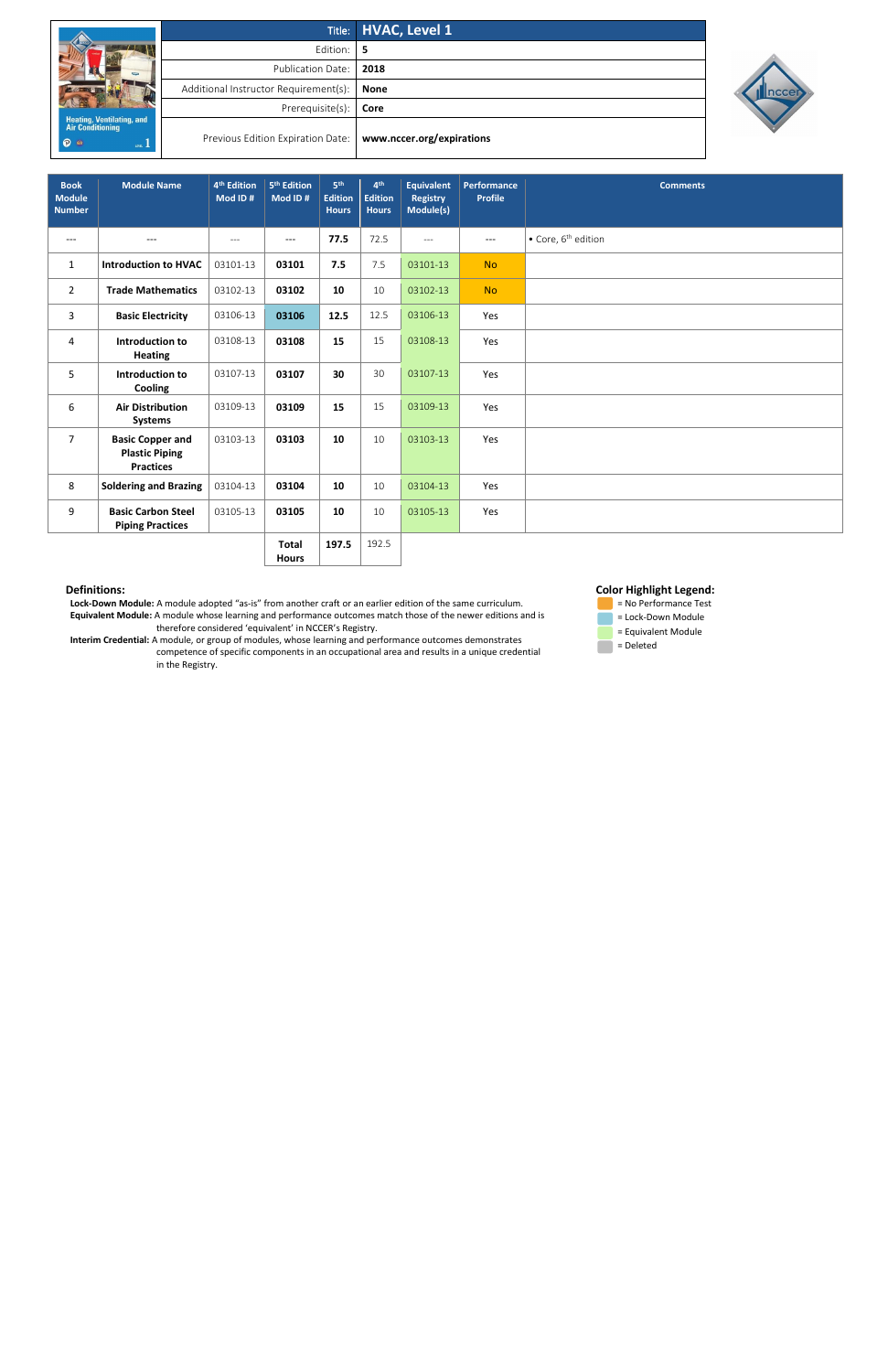|                                               |                                       | Title: HVAC, Level 2      |
|-----------------------------------------------|---------------------------------------|---------------------------|
| Heating, Ventilating, and<br>Air Conditioning | Edition: 5                            |                           |
|                                               | Publication Date:                     | 2018                      |
|                                               | Additional Instructor Requirement(s): | <b>None</b>               |
|                                               | Prerequisite(s):                      | <b>None</b>               |
| <b>P</b><br>um <sub>2</sub>                   | Previous Edition Expiration Date:     | www.nccer.org/expirations |



 **Lock-Down Module:** A module adopted "as-is" from another craft or an earlier edition of the same curriculum. **Equivalent Module:** A module whose learning and performance outcomes match those of the newer editions and is therefore considered 'equivalent' in NCCER's Registry.

 **Interim Credential:** A module, or group of modules, whose learning and performance outcomes demonstrates competence of specific components in an occupational area and results in a unique credential in the Registry.

## **Color Highlight Legend:**



| <b>Book</b><br><b>Module</b><br><b>Number</b> | <b>Module Name</b>                                             | 4 <sup>th</sup> Edition<br>Mod ID# | 5 <sup>th</sup> Edition<br>Mod ID# | 5 <sup>th</sup><br><b>Edition</b><br><b>Hours</b> | 4 <sup>th</sup><br><b>Edition</b><br><b>Hours</b> | <b>Equivalent</b><br><b>Registry</b><br>Module(s) | Performance<br><b>Profile</b> | <b>Comments</b>                                              |
|-----------------------------------------------|----------------------------------------------------------------|------------------------------------|------------------------------------|---------------------------------------------------|---------------------------------------------------|---------------------------------------------------|-------------------------------|--------------------------------------------------------------|
| $\mathbf{1}$                                  | <b>Alternating Current</b>                                     | 03206-13                           | 03206                              | 10                                                | $10\,$                                            | 03206-13                                          | Yes                           |                                                              |
| $\overline{2}$                                | <b>Compressors</b>                                             | 03302-13                           | 03302                              | 12.5                                              | 12.5                                              | 03302-13                                          | Yes                           |                                                              |
| 3                                             | <b>Refrigerants and Oils</b>                                   | 03301-13                           | 03301                              | 15                                                | 12.5                                              | 03301-13                                          | Yes                           | • New coverage of HC and HFO refrigerants and R290 (propane) |
| 4                                             | Leak Detection,<br><b>Evacuation, Recovery</b><br>and Charging | 03205-13                           | 03205                              | 30                                                | 30                                                | 03205-13                                          | Yes                           | • Covers EPA Section 608 regulations                         |
| 5                                             | <b>Metering Devices</b>                                        | 03303-13                           | 03303                              | 12.5                                              | 12.5                                              | 03303-13                                          | Yes                           |                                                              |
| 6                                             | <b>Heat Pumps</b>                                              | 03211-13                           | 03211                              | 20                                                | 20                                                | 03211-13                                          | Yes                           |                                                              |
| $\overline{7}$                                | <b>Basic Maintenance</b>                                       | 03215-13                           | 03215                              | 20                                                | 20                                                | 03215-13                                          | <b>No</b>                     |                                                              |
| 8                                             | Chimneys, Vents, and<br><b>Flues</b>                           | 03202-13                           | 03202                              | 5                                                 | 5                                                 | 03202-13                                          | <b>No</b>                     |                                                              |
| 9                                             | <b>Sheet Metal Duct</b><br>Systems                             | 03213-13                           | 03213                              | 10                                                | 10                                                | 03213-13                                          | <b>No</b>                     |                                                              |
| 10                                            | <b>Fiberglass and Fabric</b><br><b>Duct Systems</b>            | 03214-13                           | 03214                              | 7.5                                               | 7.5                                               | 03214-13                                          | <b>No</b>                     |                                                              |
| 11                                            | <b>Commercial Airside</b><br><b>Systems</b>                    | 03201-13                           | 03201                              | 12.5                                              | 12.5                                              | 03201-13                                          | <b>No</b>                     |                                                              |
| 12                                            | <b>Air Quality</b><br><b>Equipment</b>                         | 03204-13                           | 03204                              | 5                                                 | 5                                                 | 03204-13                                          | <b>No</b>                     |                                                              |
| 13                                            | Introduction to<br><b>Hydronic Systems</b>                     | 03203-13                           | 03203                              | 15                                                | 12.5                                              | 03203-13                                          | Yes                           |                                                              |
|                                               |                                                                |                                    | <b>Total</b>                       | 175                                               | 170                                               |                                                   |                               |                                                              |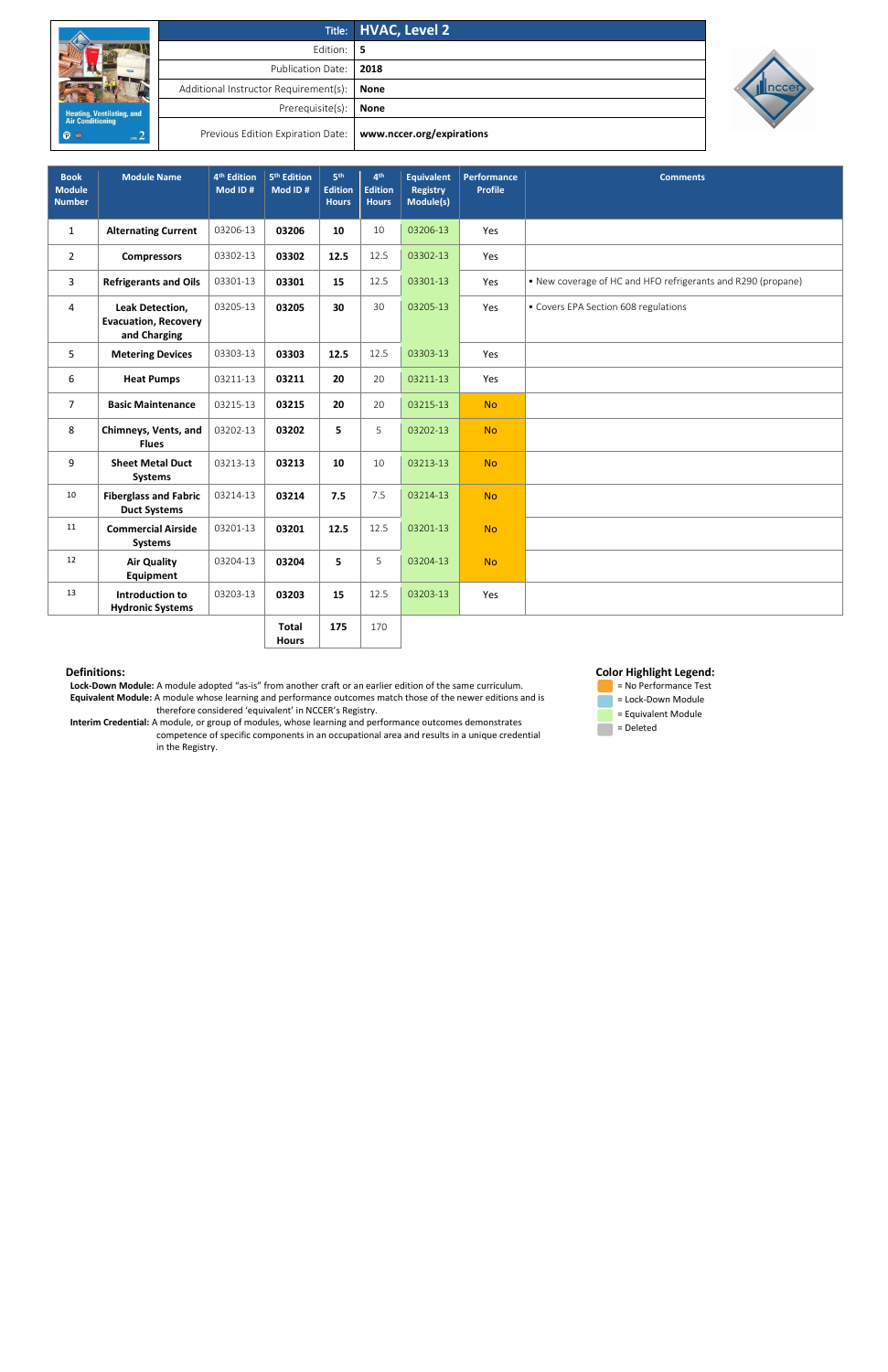|                                                                               |                                       | Title: HVAC, Level 3      |  |  |  |  |
|-------------------------------------------------------------------------------|---------------------------------------|---------------------------|--|--|--|--|
|                                                                               | Edition: I                            | -5                        |  |  |  |  |
|                                                                               | Publication Date:                     | 2018                      |  |  |  |  |
|                                                                               | Additional Instructor Requirement(s): | None                      |  |  |  |  |
|                                                                               | Prerequisite(s):                      | <b>None</b>               |  |  |  |  |
| <b>Heating, Ventilating, and<br/>Air Conditioning</b><br><b>P</b> an<br>uva 3 | Previous Edition Expiration Date:     | www.nccer.org/expirations |  |  |  |  |



 **Lock-Down Module:** A module adopted "as-is" from another craft or an earlier edition of the same curriculum. **Equivalent Module:** A module whose learning and performance outcomes match those of the newer editions and is therefore considered 'equivalent' in NCCER's Registry.

 **Interim Credential:** A module, or group of modules, whose learning and performance outcomes demonstrates competence of specific components in an occupational area and results in a unique credential in the Registry.

 **Color Highlight Legend:**

 = No Performance Test = Lock-Down Module = Equivalent Module = Deleted

| <b>Book</b><br><b>Module</b><br><b>Number</b> | <b>Module Name</b>                                                          | 4 <sup>th</sup> Edition<br>Mod ID# | 5 <sup>th</sup> Edition<br>Mod ID# | 5 <sup>th</sup><br><b>Edition</b><br><b>Hours</b> | 4 <sup>th</sup><br><b>Edition</b><br><b>Hours</b> | <b>Equivalent</b><br><b>Registry</b><br>Module(s) | Performance<br><b>Profile</b> | <b>Comments</b> |
|-----------------------------------------------|-----------------------------------------------------------------------------|------------------------------------|------------------------------------|---------------------------------------------------|---------------------------------------------------|---------------------------------------------------|-------------------------------|-----------------|
| $\mathbf{1}$                                  | Fasteners, Hardware,<br>and Wiring<br><b>Terminations</b>                   | 03313-13                           | 03313                              | 10                                                | 10                                                | 03313-13                                          | Yes                           |                 |
| $2^{\circ}$                                   | <b>Control Circuit and</b><br><b>Motor</b><br>Troubleshooting               | 03314-13                           | 03314                              | 30                                                | 30                                                | 03314-13                                          | Yes                           |                 |
| 3                                             | Troubleshooting<br>Cooling                                                  | 03210-13                           | 03210                              | 20                                                | 20                                                | 03210-13                                          | Yes                           |                 |
| 4                                             | <b>Troubleshooting Heat</b><br><b>Pumps</b>                                 | 03311-13                           | 03311                              | 12.5                                              | 12.5                                              | 03311-13                                          | Yes                           |                 |
| 5                                             | <b>Troubleshooting Gas</b><br><b>Heating</b>                                | 03209-13                           | 03209                              | 12.5                                              | 12.5                                              | 03209-13                                          | Yes                           |                 |
| 6                                             | <b>Troubleshooting Oil</b><br><b>Heating</b>                                | 03310-13                           | 03310                              | 15                                                | 10                                                | 03310-13                                          | Yes                           |                 |
| $\overline{7}$                                | Troubleshooting<br><b>Accessories</b>                                       | 03312-13                           | 03312                              | 10                                                | 10                                                | 03312-13                                          | Yes                           |                 |
| 8                                             | Zoning, Ductless, and<br><b>Variable Refrigerant</b><br><b>Flow Systems</b> | 03315-13                           | 03315                              | 15                                                | 12.5                                              | 03315-13                                          | Yes                           |                 |
| 9                                             | <b>Commercial Hydronic</b><br><b>Systems</b>                                | 03305-13                           | 03305                              | 12.5                                              | 10                                                | 03305-13                                          | Yes                           |                 |
| 10                                            | <b>Steam Systems</b>                                                        | 03306-13                           | 03306                              | 10                                                | 10                                                | 03306-13                                          | Yes                           |                 |
| 11                                            | <b>Retail Refrigeration</b><br><b>Systems</b>                               | 03304-13                           | 03304                              | 15                                                | 15                                                | 03304-13                                          | Yes                           |                 |
| 12                                            | <b>Customer Relations</b>                                                   | 03316-13                           | 03316                              | 5                                                 | 5                                                 | 03316-13                                          | Yes                           |                 |
|                                               |                                                                             |                                    | <b>Total</b>                       | 167.5                                             | 157.5                                             |                                                   |                               |                 |